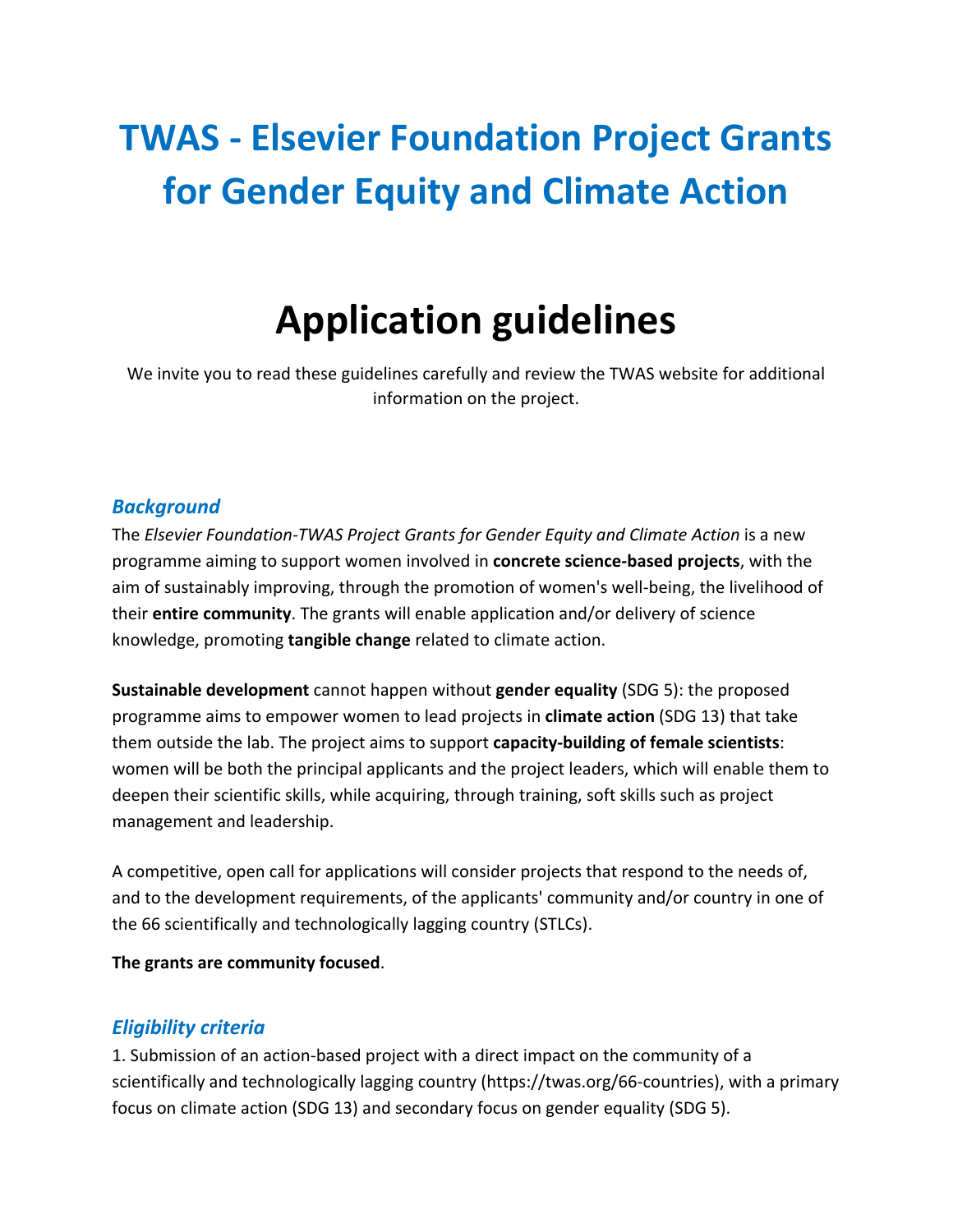2. The principal applicant and project leader must be a woman scientist, holding a PhD, living and working in a scientifically and technologically lagging country (https://twas.org/66 countries), employed at a university or research institute. The programme does not require a direct involvement of the university or of the research institute in the project. Proof of current employment will be asked to shortlisted candidates.

3. There is no age limitation for this programme.

4. The principal applicant will work in group with up to four (4) additional secondary applicants, also women, who are either scientists or technical experts in a field relevant to the project, from any developing country. The technical expertise would complement the work of the scientist(s) and thus enhance the potential of the team. The team must not include more than five (5) members in total.

5. Projects in any area with enough relevance to climate change and gender equality are eligible.

6. Interdisciplinary approaches are welcome.

| <b>PRINCIPAL APPLICANT AND</b> | A woman scientist, holding a PhD, living and working in a scientifically and                                                                                                                                                                                   |  |  |
|--------------------------------|----------------------------------------------------------------------------------------------------------------------------------------------------------------------------------------------------------------------------------------------------------------|--|--|
| <b>PROJECT TEAM LEADER</b>     | technologically lagging country (STLCs), employed at a university or research                                                                                                                                                                                  |  |  |
|                                |                                                                                                                                                                                                                                                                |  |  |
|                                | institute                                                                                                                                                                                                                                                      |  |  |
| only one                       |                                                                                                                                                                                                                                                                |  |  |
|                                |                                                                                                                                                                                                                                                                |  |  |
| <b>SECONDARY APPLICANTS</b>    | Also women, can either be scientists or technical experts in the field relevant to                                                                                                                                                                             |  |  |
|                                | the project, from any developing country                                                                                                                                                                                                                       |  |  |
| up to four $(4)$               |                                                                                                                                                                                                                                                                |  |  |
|                                | (e.g., female scientists who are working on a similar or complementary project,<br>social workers, desk officers/ technical experts working in local NGOs, local<br>government agencies, charity institutions or leaders of local community<br>organizations); |  |  |

## **How the project team should be composed of?**

## **Examples of responsive project grants**

The table on the next page presents some examples of areas that the programme considers relevant. The topics listed in the table are only examples and the list provided is **not** an exhaustive one.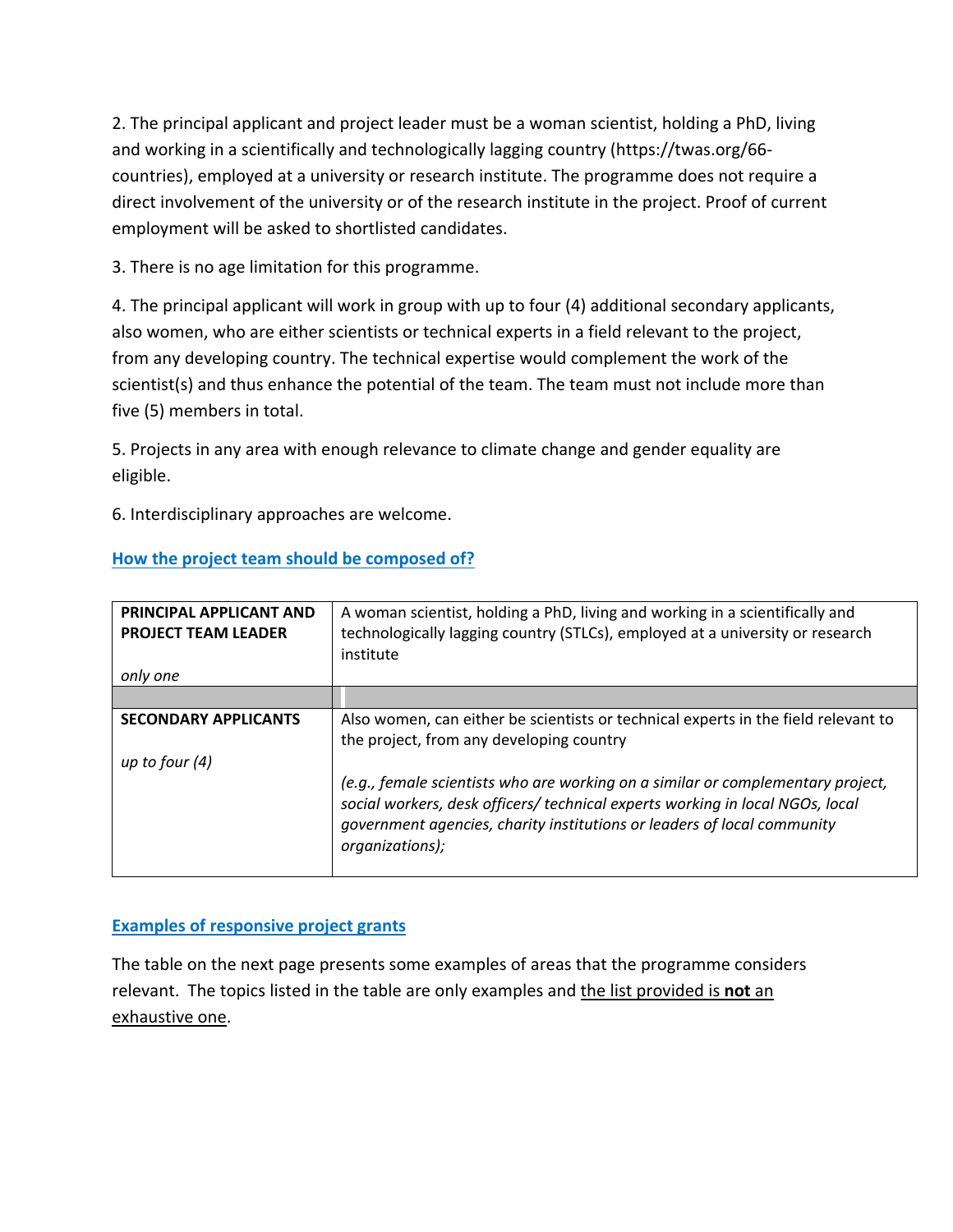| <b>RESPONSIVE</b>                                 | <b>DESCRIPTION</b>                                                                                                                                                                                                                                                          | <b>EXAMPLES* OF AREAS/PROJECTS RELEVANT TO CLIMATE ACTION</b>                                                                                                                                                                                                                                                                                                                                                                                                                                                                                                                                                                                                                                                                                                                                                                                                                                                                                                                                                                                                                                                                                                                                         |
|---------------------------------------------------|-----------------------------------------------------------------------------------------------------------------------------------------------------------------------------------------------------------------------------------------------------------------------------|-------------------------------------------------------------------------------------------------------------------------------------------------------------------------------------------------------------------------------------------------------------------------------------------------------------------------------------------------------------------------------------------------------------------------------------------------------------------------------------------------------------------------------------------------------------------------------------------------------------------------------------------------------------------------------------------------------------------------------------------------------------------------------------------------------------------------------------------------------------------------------------------------------------------------------------------------------------------------------------------------------------------------------------------------------------------------------------------------------------------------------------------------------------------------------------------------------|
| <b>PROJECT GRANT</b><br>Action<br>on<br>community | The Collaborative Team<br>members will join forces<br>out<br>carry<br>to<br>a<br>community-based<br>project in which science-<br>driven<br>solutions<br>and<br>innovative technologies<br>will be used to improve<br>livelihoods and support<br>sustainable<br>development. | • Irrigation methods for better water conservation<br>• Employment of drought-tolerant crops<br>• Virtuous and sustainable agriculture<br>. Waste fermentation and biogas for cooking<br>. Photovoltaic installations and storage batteries<br>• Better crops for plant-based diets<br>• Post-harvest food conservation<br>• Improving processes based on carbon-footprint assessments<br>• Tree-planting projects with fast-growing species<br>• Sustainable soil management<br>• Addressing methane emissions from ruminant livestock<br>• Carbon stocks: crops for carbon capture<br>• Setting up and training for solar thermal units<br>• Restoration and protection of mangroves<br>• Afforestation and reforestation<br>• Assessment of land use and increasing protected areas<br>• Water purification using solar technologies<br>• Sustainable cities and smart transportation/traffic management<br>• Waste and plastic management<br>• Reduction of emission through internal carbon fees<br>• Carbon-offsetting community projects<br>. Planning for mitigation and disaster reduction<br>• Training for disposal of and extraction from e-waste<br>• Community climate literacy courses |

## **What does the programme fund?**

The programme will award **three (3) grants** to **Collaborative Teams composed of 3–5 members**. These members will be either scientists or technical experts, or a mixture of both: the mix of competencies is meant to ensure that the project is backed by strong expertise.

The team leaders from the three (3) awarded groups will be invited to an initial training workshop. In case travel restrictions due to the global COVID-19 pandemic allow it, the training will be held face to face in Europe: the programme will cover the costs for flights, accommodation and food. This cost does not need to be included in your application's project budget.

The project grant is designed to be flexible and modular, with a total value in the **USD 24,000- 25,000 range.** It will allow for a variety of expenses **within a three-year timescale**, as long as these are clearly justified by the work tasks.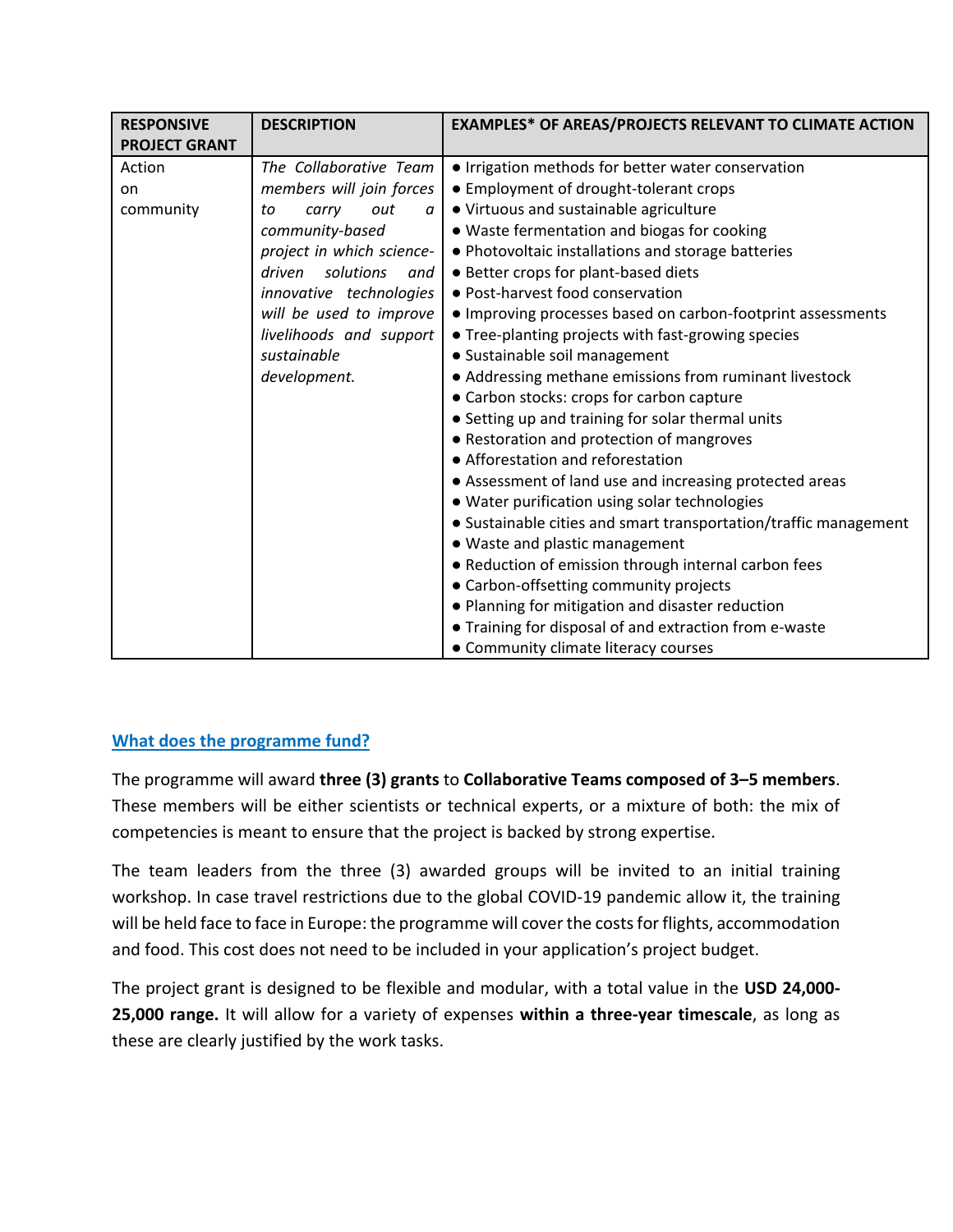| SOUTH-SOUTH               | <b>OUTLINE OF JUSTIFICATION</b>                                                                                                                                                                                                                                                                                                                                                                                                                                                                                                                                                                                                                                                                                                                        | <b>AMOUNT (in USD)</b>                                                                                           |
|---------------------------|--------------------------------------------------------------------------------------------------------------------------------------------------------------------------------------------------------------------------------------------------------------------------------------------------------------------------------------------------------------------------------------------------------------------------------------------------------------------------------------------------------------------------------------------------------------------------------------------------------------------------------------------------------------------------------------------------------------------------------------------------------|------------------------------------------------------------------------------------------------------------------|
| Maximum value of<br>grant | The Collaborative Team can request funding for:<br>Materials<br>Consumables<br>Equipment<br>$\overline{\phantom{a}}$<br>Travel to field/project areas<br>Teaching<br>$\overline{\phantom{a}}$<br>Laptops<br>Insurance<br>$\overline{\phantom{0}}$<br>Other clearly justifiable costs (i.e. publication costs, outreach<br>and public information / communications work, etc.)<br>In each case, a clear and solid justification must be provided.<br>Reviewers and Selection Committee members may deem it<br>appropriate to award only part of the requested resources.<br>The Team will also need to explain and justify the expenditure of funds<br>according to the three-year timescale and specify the project<br>milestones and its deliverable. | The overall value of<br>one grant will be<br>24,000-25,000,<br>depending on the<br>specific project<br>requests. |

#### **Table summarizing what resources are justified to be funded:**

#### **What the programme does not fund**

Funds for the salaries for the project teams cannot be provided.

Flights and unjustified travel or other costs that cause greenhouse gas emissions will not be supported.

## *Evaluation*

The selection committee will look for evidence of **significant impact** on climate action and gender equity. They will look for evidence of the project's likelihood of success in supporting women involved in concrete science-based projects. You must clearly demonstrate how you aim to improve, through the **promotion of women's well-being**, the livelihood of their **entire community** with specific reference to **climate change**.

The selection committee will look for applications with **evidence of support**, use, and/or **delivery of science knowledge at community level**, promoting tangible change related to climate action. They will look for women scientists able to lead impactful projects in climate action that takes them outside the lab, and that support the capacity-building of other women and women scientists.

Your application will be assessed primarily based on the **quality and feasibility of your project** proposal, the evidence of your proposed impact on gender and climate change, and the **nature**